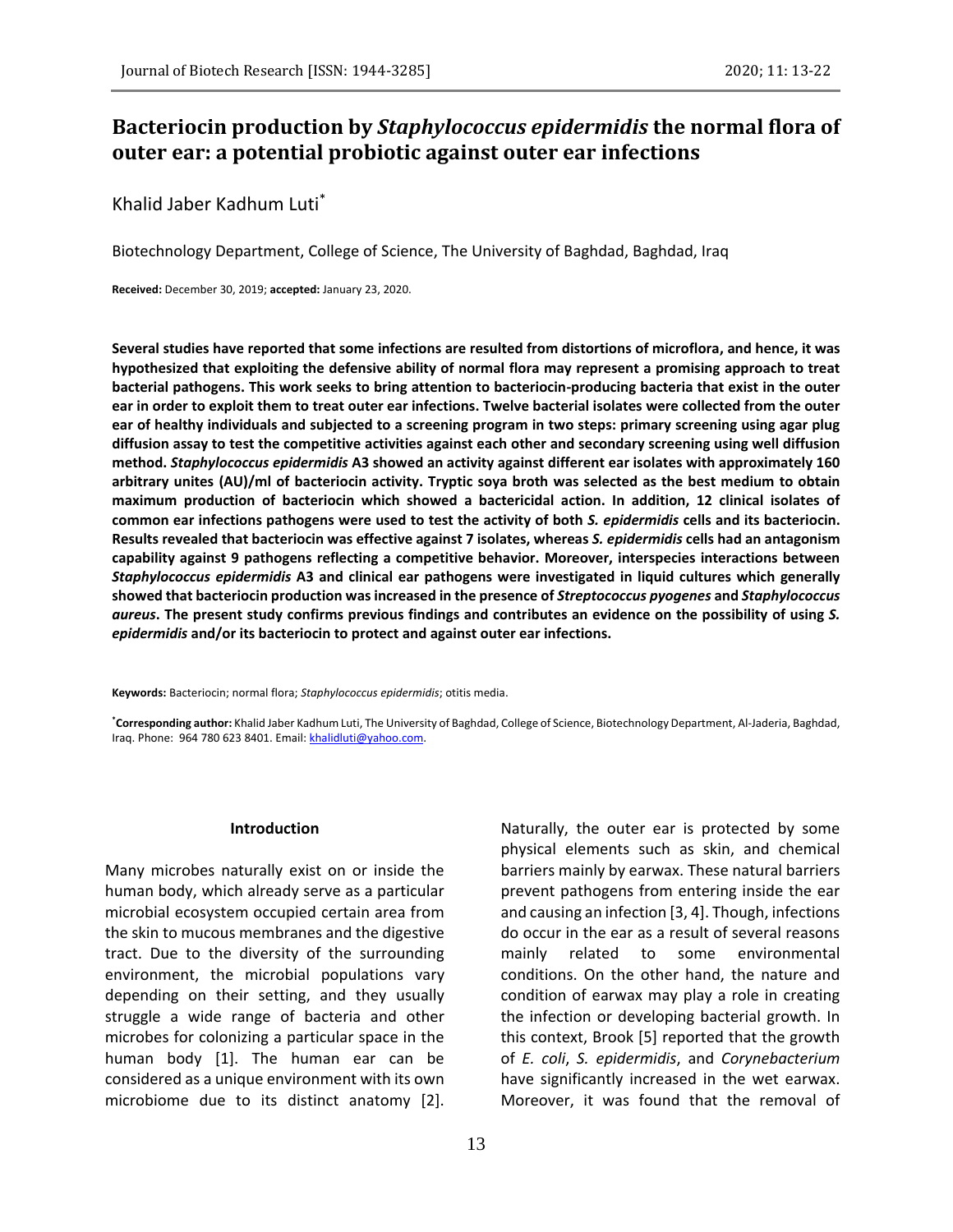earwax may seriously raise the occurrence of ear infections because this compound naturally has antimicrobial properties [6].

In their populations, bacteria have to compete with each other to colonize a certain place and hence, they undergo a wide range of intra and inter-species interactions via utilizing some survival advantages that they may have. Production of bacteriocins is one of these survival advantages that used by bacteria to compete with other microorganisms [7]. Many Gram positive and negative bacteria produce a variety of bacteriocins that have a particular inhibiting role against other microbes. Since the outer ear is in contact with the atmosphere, it may involve a significant competitive microbial ecosystem. Therefore, it can be assumed that bacterial species isolated from such ecosystem produce inhibitory substances particularly bacteriocins.

One of the most significant discussions on the treatment of bacterial infections is that: is it possible to utilize the defensive bacteria which already exist on the human body as a probiotic to treat bacterial pathogens? It was widely reported that several kinds of bacterial normal flora produce antimicrobial compounds such as bacteriocin to kill other bacteria. In fact, several attempts have been made to use these bacteria instead of using their products to treat some infections such as eczema and atopic dermatitis [8], the oral cavity health and respiratory tract infections [9], vaginal candidiasis [10], peptic ulcer disease [11], and gastroenteritis therapeutics [12]. In this work, we tried to obtain an isolate of a normal bacterial flora from the outer ear, which has an ability to produce an effective bacteriocin against some bacterial pathogens that cause otitis media. In fact, this study set out with the aim of assessing the importance of bacteriocin-producing bacteria that exist in the outer ear and the possibility of exploiting them to treat or prevent outer ear infections.

#### **Materials and Methods**

#### **Isolation of outer ear normal flora**

Twenty-four (24) samples were collected from the outer ear of healthy persons using disposable sterile cotton swaps which then put in BHI broth and incubated overnight at 37°C. After incubation, serial dilutions to  $10^{-6}$  from the culture were prepared and an aliquot of 100 μl from the last three dilutions were plated on BHI agar and mannitol salt agar, and incubated overnight at 37°C. Bacterial colonies with distinct morphology and color were picked and subsequently cultured on BHI agar plate.

## **Isolation of ear pathogenic bacteria**

In this study, the spectrum activity of the selected bacterium isolates as a prospective probiotic and its bacteriocin was determined against 12 clinical bacterial isolates. These isolates were collected from patients suffering from ear infections admitting to Baghdad hospital in Iraq. The samples were taken by sterile swabs and put in sterile tubes containing BHI broth. All isolates obtained were then streaked on a suitable agar which then incubated at 37°C for 24h. All these isolates were identified in the hospital which were: *Streptococcus pyogenes* (C1), *Streptococcus sp* (C2), *Staphylococcus aureus* (C3), *Staphylococcus aureus* (C4), *Staphylococcus aureus* (C5), *Klebsiella pneumonia* (C6), *E. coli* (C7), *Proteus sp* (C8), *Pseudomonas aeruginosa* (C9), *Pseudomonas aeruginosa* (C10), *Pseudomonas aeruginosa* (C11), and *Pseudomonas aeruginosa* (C12).

## **Screening of isolates for bacteriocin production**

The collected outer ear normal flora was subjected to a screening program in two steps: the primary screening using agar plug diffusion and the secondary screening using a well diffusion method. Briefly, plugs of about 0.6 cm in diameter were made with a sterile cork borer at progressive distance from the producer bacteria grown overnight on BHI agar. These plugs were then placed on Muller-Hinton agar plates streaked with another outer ear isolate as an indicator. The plates were then incubated overnight at 37°C and the diameters of inhibition zones were used as a measure of bacteriocin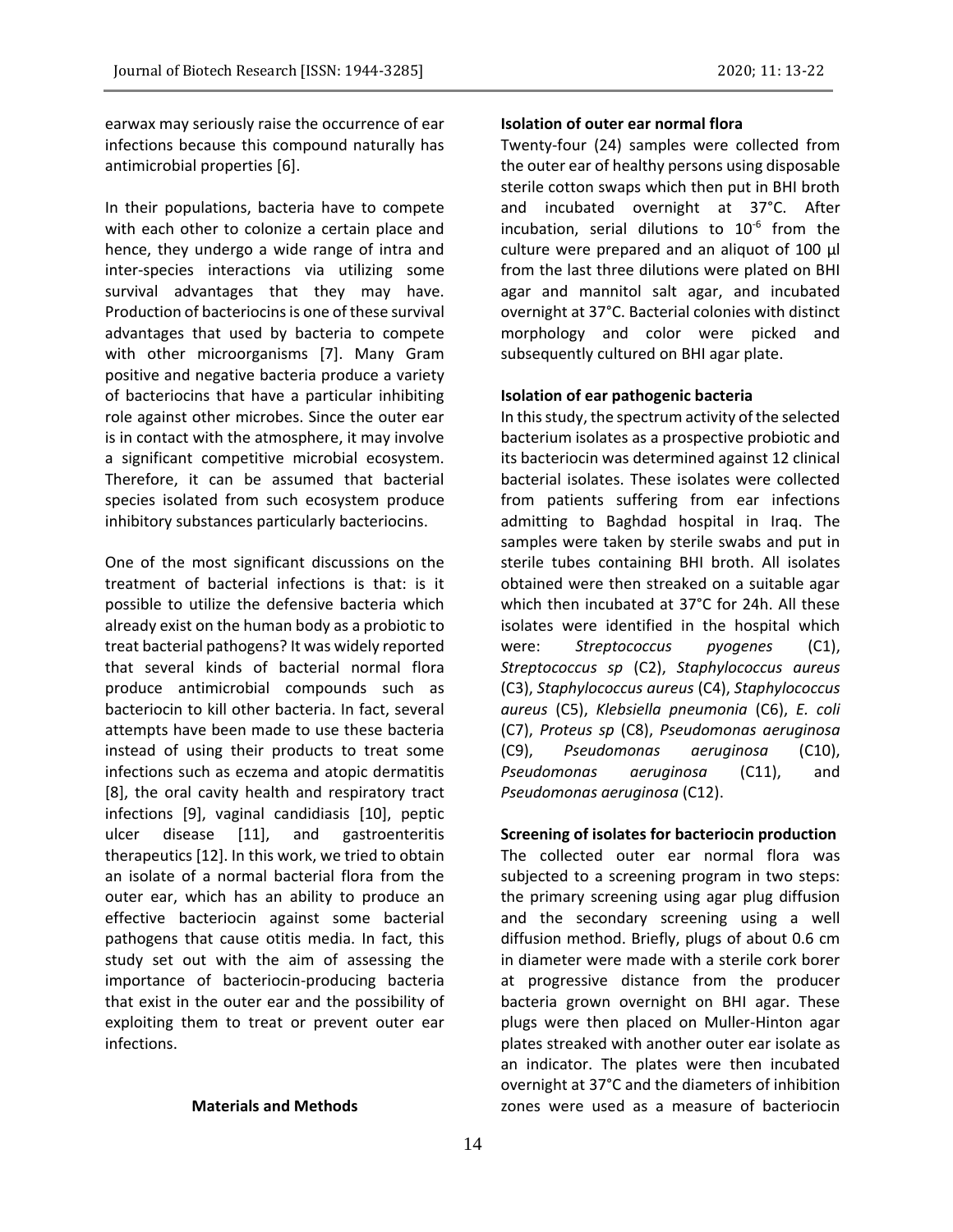production of the isolate [13]. Well diffusion method was used to determine the antimicrobial activity of bacteriocin in the secondary screening according to the method described by AL-Saeedi and Luti [13]. Bacteriocin activity was estimated using the critical dilution assay [14]. Briefly, a twofold dilution series of free cells culture supernatant of the selected isolate were prepared and bacteriocin activity was determined in each dilution against the indicator bacterium using agar well diffusion assay. The highest dilution generating an obvious inhibition zone reflected the total bacteriocin activity (arbitrary unites AU).

## **Preparation of bacterial inoculate and culture condition**

Inoculum of the selected isolate of outer ear normal flora was prepared as follows: a few loopful of the bacterial growth from an overnight culture was inoculated in 50 ml of BHI broth and then incubated overnight at 37˚C. After the incubation, the number of cells in the inoculum was adjusted to be approximately  $1\times10^8$  cells/ml. BHI medium was used for the cultivation of the out ear normal flora with an inoculation level of 2% (v/v). The flasks were then incubated at 37°C for 24h in an orbital shaker at 150 rpm. Thereafter, samples were taken for the determination of bacteriocin activity.

## **Mode of bacteriocin action**

The studied bacteriocin was first precipitated from an overnight culture supernatant of *S. epidermidis* by saturation with different concentrations of ammonium sulfate (30, 40, 50, 60 ,70, and 80% w/v) under slow constant stirring at 4°C. The resulted precipitates were collected and dialyzed, and then, bacteriocin activity was estimated in order to determine the best saturation level to obtain the bacteriocin.

The mode of action of the bacteriocin produced in this work was studied. 0.5 ml of the extracted bacteriocin with a total activity of 640 AU/ml was added to 10 ml of an overnight culture of the indicator (*Staphylococcus aureus*) grown in tryptic soya broth contained 4.5×10<sup>6</sup> cells/ml. The control culture was prepared without adding bacteriocin. The viable cells (cfu/ml) were detected using the plate count method at zero time and after 10, 30, 60, and 120 min of incubation for both tested and control culture [14].

#### **Antagonism simulation in liquid culture**

Antagonism simulation between the selected isolate of out ear normal flora with ear pathogenic isolates was achieved in a mixed liquid culture. Briefly, culture of the out ear normal flora was prepared as described above. Then, a 1% inoculum level of live cells suspension from an overnight culture of each pathogenic bacterial isolate containing approximately $1\times10^6$ cells/ml was added separately to the culture of ear normal flora at zero time. This level of inoculation was chosen arbitrarily as being half inoculation level of the selected ear normal flora (2%) to avoid any possible overcome. Samples were taken after the incubation for the determination of bacteriocin activity.

### **Results and discussion**

In order to occupy a certain place, microflora shows an extensive interaction that confers them with some survival advantages over any neighboring microorganisms. Since the outer ear is in contact with the surrounding environment, it can be speculated that bacterial species exist in such part of the human body have a competitive behavior with an ability to produce some inhibitory compounds against each other. This work seeks to bring attention to the normal flora that naturally exists in the outer ear and can produce bacteriocins in order to utilize them to treat outer ear infections. For this purpose, 12 isolates were collected from the outer ear canal of healthy individuals which already identified based on morphological and biochemical tests.

## **Screening of isolates for bacteriocin production**

Our strategy for screening isolates was based on testing the competitive activities against each other via using the agar plug diffusion method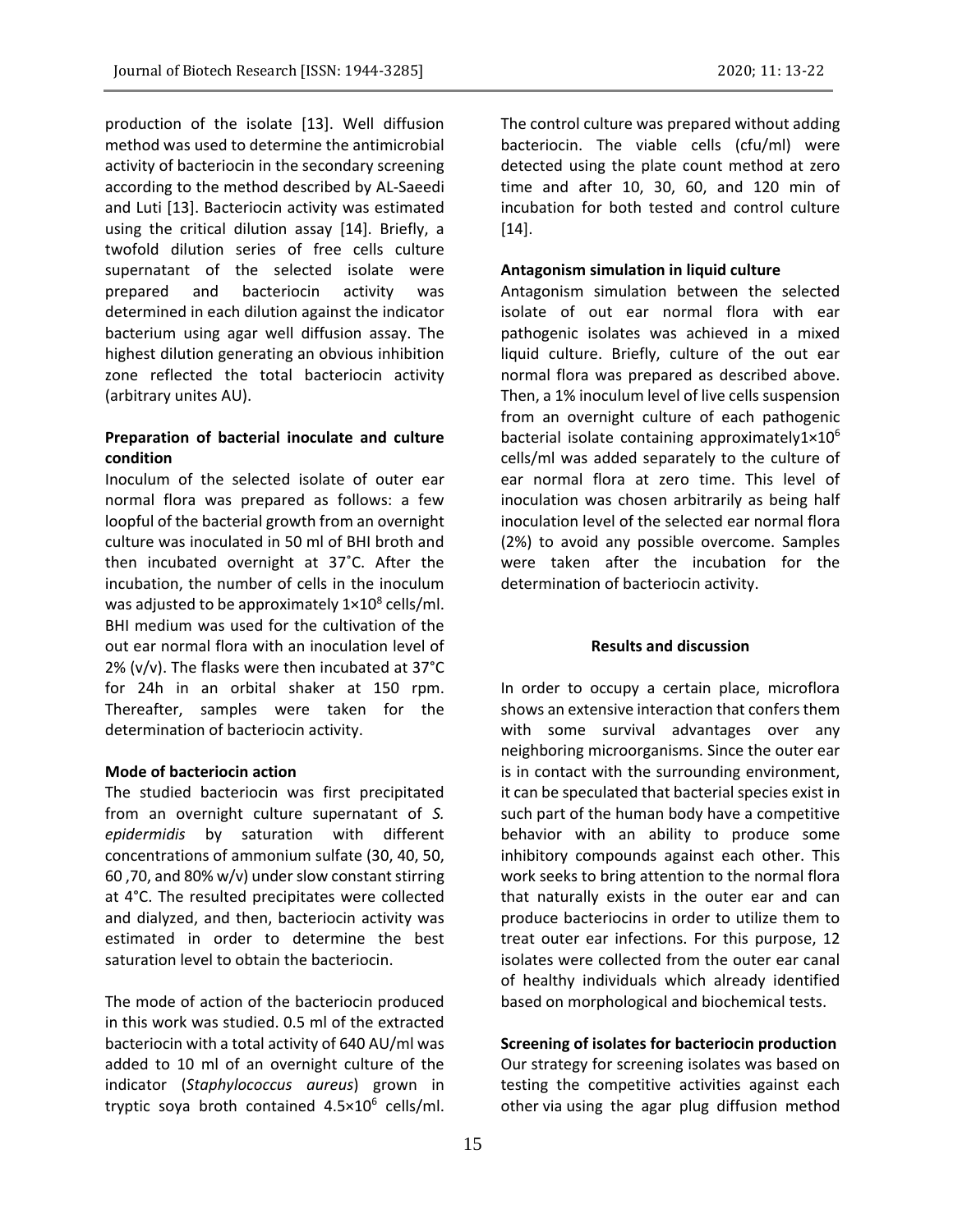|                                  |                | Ear microflora as indicator |                          |                          |                          |                          |                          |      |           |      |                          |             |     |
|----------------------------------|----------------|-----------------------------|--------------------------|--------------------------|--------------------------|--------------------------|--------------------------|------|-----------|------|--------------------------|-------------|-----|
|                                  |                | A1                          | A2                       | A <sub>3</sub>           | A4                       | A <sub>5</sub>           | A6                       | A7   | A8        | A9   | A10                      | A11         | A12 |
| producer<br>Se<br>Ear microflora | A1             | -                           | $\overline{\phantom{0}}$ | -                        | $\ddot{}$                | $\ddot{}$                | $\overline{\phantom{0}}$ | ٠    | $\ddot{}$ | +    | $\ddot{}$                | $\ddot{}$   |     |
|                                  | A2             | -                           | -                        | ÷                        | -                        | $\ddot{}$                | ÷                        | ٠    | -         | +    | $\overline{\phantom{0}}$ | +           | +   |
|                                  | A <sub>3</sub> | $\ddot{}$                   | $\,$                     | $\,$                     | $++$                     | $\ddot{}$                | $+++$                    | ۰    | $\ddot{}$ | $++$ | $\,$                     | -           | +   |
|                                  | A4             | $\ddot{}$                   | $\ddot{}$                | $\overline{\phantom{0}}$ | $\overline{\phantom{a}}$ | $\blacksquare$           | -                        | ٠    | $\ddot{}$ | +    | -                        |             | +   |
|                                  | A5             |                             | -                        | -                        | ۰                        | $\overline{\phantom{0}}$ | -                        | ٠    | -         | ۰    |                          |             |     |
|                                  | A <sub>6</sub> | ۰                           | $\,$                     | $\,$                     | $\overline{\phantom{a}}$ | $\blacksquare$           | $\overline{\phantom{0}}$ | ۰    | ۰         | ۰    | $\,$                     |             |     |
|                                  | <b>A7</b>      | $\ddot{}$                   | $\overline{\phantom{0}}$ | -                        | $\ddot{}$                | $\ddot{}$                | ۰                        | ٠    | ٠         | ۰    | $\overline{\phantom{0}}$ | $\ddot{}$   | +   |
|                                  | A8             | $\ddot{}$                   | -                        | $\ddot{}$                | $++$                     | $\overline{\phantom{a}}$ | $\overline{\phantom{0}}$ | -    | -         | -    | -                        |             | +   |
|                                  | A9             | $\ddot{+}$                  | $\ddot{}$                | $\,$                     | $\overline{\phantom{0}}$ | $\ddot{}$                | $\overline{\phantom{0}}$ | ۰    | ۰         | ۰    | $\,$                     | $\ddotmark$ | +   |
|                                  | A10            | $\,$                        | $\overline{\phantom{0}}$ | -                        | $\overline{\phantom{0}}$ | $\blacksquare$           | ۰                        | ٠    | -         | ۰    | $\overline{\phantom{0}}$ | -           |     |
|                                  | A11            | $\ddot{}$                   | ۰                        | -                        | -                        | -                        | +                        | $++$ | -         | -    |                          |             | +   |
|                                  | A12            | ۰                           | -                        | -                        | $\overline{\phantom{0}}$ | $\blacksquare$           | -                        | ٠    | -         | ۰    |                          |             |     |

#### **Table 1.** Primary screening of outer ear canal normal flora for bacteriocin production by agar plug diffusion method.

+: ≥ 10 mm; ++: 10-20 mm; +++: < 20 mm.

**Table 2.** Secondary screening of outer ear canal normal flora for bacteriocin production by well diffusion method.

|                                                            |                | Ear microflora as indicator |                              |                          |                |                          |     |                |    |                |                          |     |     |
|------------------------------------------------------------|----------------|-----------------------------|------------------------------|--------------------------|----------------|--------------------------|-----|----------------|----|----------------|--------------------------|-----|-----|
|                                                            |                |                             | (Bacteriocin activity AU/ml) |                          |                |                          |     |                |    |                |                          |     |     |
|                                                            |                | A <sub>1</sub>              | A <sub>2</sub>               | A3                       | A4             | A5                       | A6  | A7             | A8 | A <sub>9</sub> | A10                      | A11 | A12 |
| æ<br>microflora<br>$\overline{\phantom{0}}$<br>gou<br>prod | A1             |                             |                              | $\overline{\phantom{0}}$ | 20             | 40                       |     | ۰              | 20 | 20             | 40                       |     |     |
|                                                            | A2             | -                           | $\overline{\phantom{a}}$     | 40                       | $\blacksquare$ | $\,$                     |     | -              | -  | 20             | $\blacksquare$           | ۰   | 20  |
|                                                            | A3             | 20                          | $\overline{\phantom{0}}$     | $\overline{\phantom{0}}$ | 80             | 20                       | 160 | -              | -  | 40             | $\overline{\phantom{a}}$ | 20  | 20  |
|                                                            | A4             | 40                          |                              |                          | -              | -                        |     |                |    |                | -                        | ۰   |     |
|                                                            | <b>A7</b>      |                             | $\blacksquare$               | ۰                        | 40             | $\overline{\phantom{0}}$ |     | -              |    |                | -                        | ۰   | 20  |
|                                                            | A8             | 40                          | $\overline{\phantom{0}}$     | $\overline{\phantom{0}}$ | 40             | $\overline{\phantom{0}}$ | ۰   | $\blacksquare$ | -  | -              | $\overline{\phantom{0}}$ | -   | 20  |
| Ear                                                        | A <sub>9</sub> | 20                          | 20                           | ٠                        | $\blacksquare$ | 80                       |     | -              |    |                | -                        | ۰   | 20  |
|                                                            | A11            |                             |                              |                          | -              | -                        |     |                |    |                | $\blacksquare$           | -   |     |

which usually used to exam the antagonism between different microorganisms. During their growth, microbial cells secrete antimicrobial molecules that diffuse in the agar medium from the plug which then detected by the appearance of an inhibition zone around the agar plug [15]. Results presented in table 1 shows that, out of 12 isolates, 8 had the ability to produce inhibitory compounds with different size of inhibition zones, and hence, were chosen for the second round of screening in liquid culture.

The secondary screening was performed by a well diffusion method to estimate the production of bacteriocin by isolates which showed an inhibitory effect in the agar plug diffusion

method. As can be seen in the table 2, the bacteriocin produced by the isolate A3 was significantly active against 7 isolates with an arbitrary activity ranging from 20 to 160 AU/ml. Consequently, the isolate A3 was selected as a bacteriocin producing isolate in order to use it in this study. Moreover, the isolate A6 was selected to be used as an indicator to detect the bacteriocin activity. In addition, it can be noticed that isolates A11 and A7 that gave positive results in primary screening, showed no bacteriocin production in the well diffusion assay. This is of course, due to the difference between the two methods and the role that antagonism may play in the bacteriocin production which can be presented in the agar plug method. Next, the two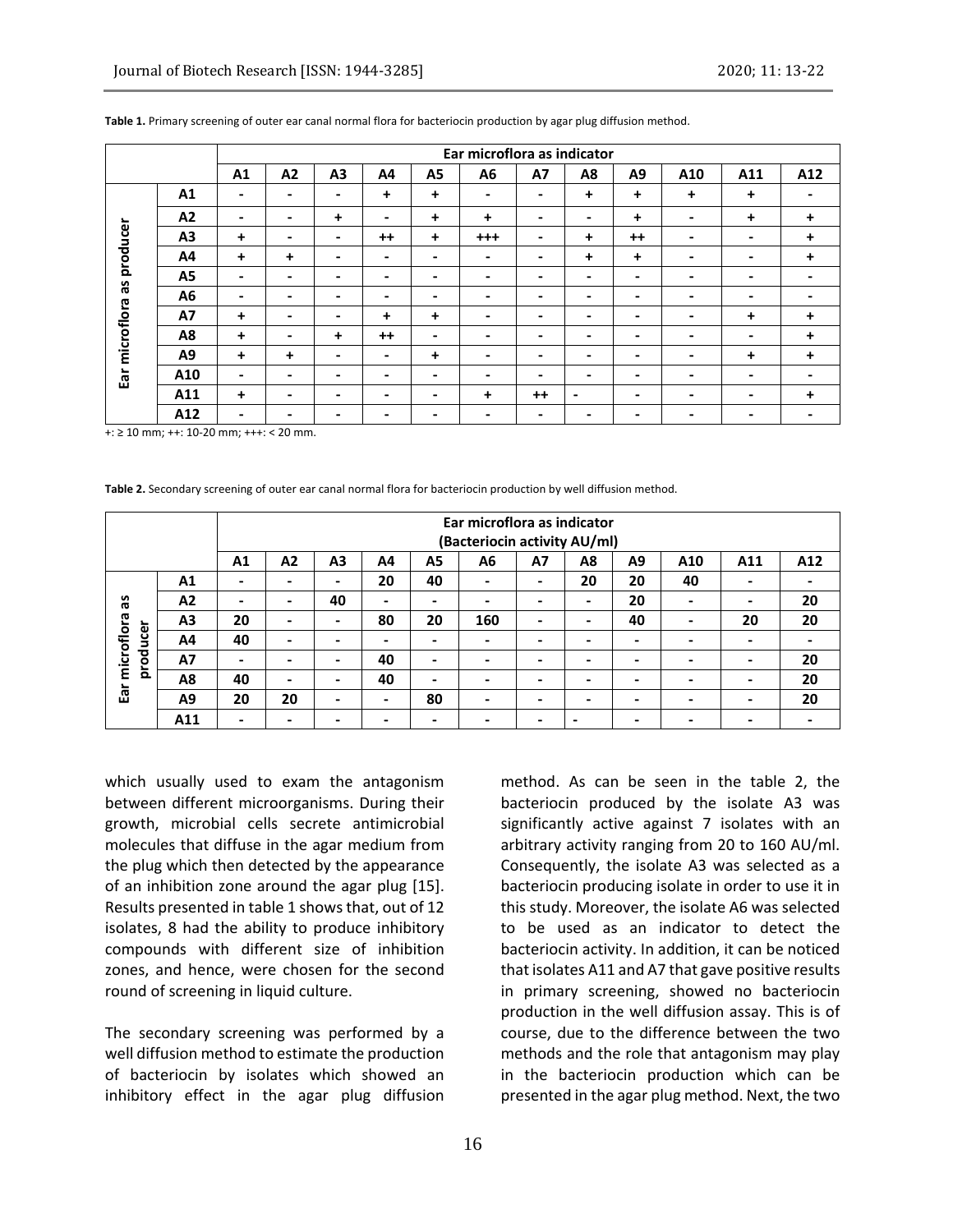

**Figure 1.** Production of bacteriocin by *S. epidermidis* (A3) in different media.

selected isolates were subjected to some biochemical tests as well as to the analytic profile index which revealed that the bacteriocin producing isolate A3 was *Staphylococcus epidermidis* and the isolate A6 was *Staphylococcus aureus* (data not shown).

*S. epidermidis* is naturally found as a part of the normal flora of human skin, Therefore, it is logical that this bacterium is existed in the auricle as a result of the similarity in the environmental conditions with the human skin. Dibb [16] mentioned that *S. epidermidis* was the commonest bacteria in 83% of individuals, whereas no growth was found in 20% of the persons sampled.

Based on the above results, *S. epidermidis* (A3) was chosen for the production of bacteriocin in liquid culture. For this purpose, different culture media were used (Nutrient broth, BHI, MRS, Todd Hewitt Broth, Modified Tryptic soy broth, and MRS) in order to choose the medium that supports the maximum production of bacteriocin. Lisboa *et al*. [17] hypothesized that biosynthesis of peptides from bacteria such as bacteriocins might be induced in a complex rich medium. From the figure 1, it can be seen that

17

the production of bacteriocin was significantly enhanced in the tryptic soy broth with a maximum activity of 320 AU/ml. Todorov and Dicks also reported that tryptic soya broth gave the highest production of two bacteriocins ST461BZ and ST462BZ by *Lactobacillus rhamnosus* [18].

## **Mode of bacteriocin action**

A considerable amount of literatures was published on the role of bacteriocin that might serve in the microbial populations. These studies suggest that bacteriocins may help as anticompetitors helping the invasion of microbes into an established population. However, bacteriocins may also play an important defensive role in terms of preventing the invasion of other microorganisms into an occupied niche or even limiting the development of neighboring bacteria. In both cases, the mechanism of bacteriocins mode of action is mainly based on creating desiccation of cell via increasing the membrane permeability of ions that consequently lead to the breakdown of protonmotive force causing cell death. In general, most bacteriocins show a bactericidal effect with or without cell-lysis [19]. However, in some cases this effect was found to be bacteriostatic. In this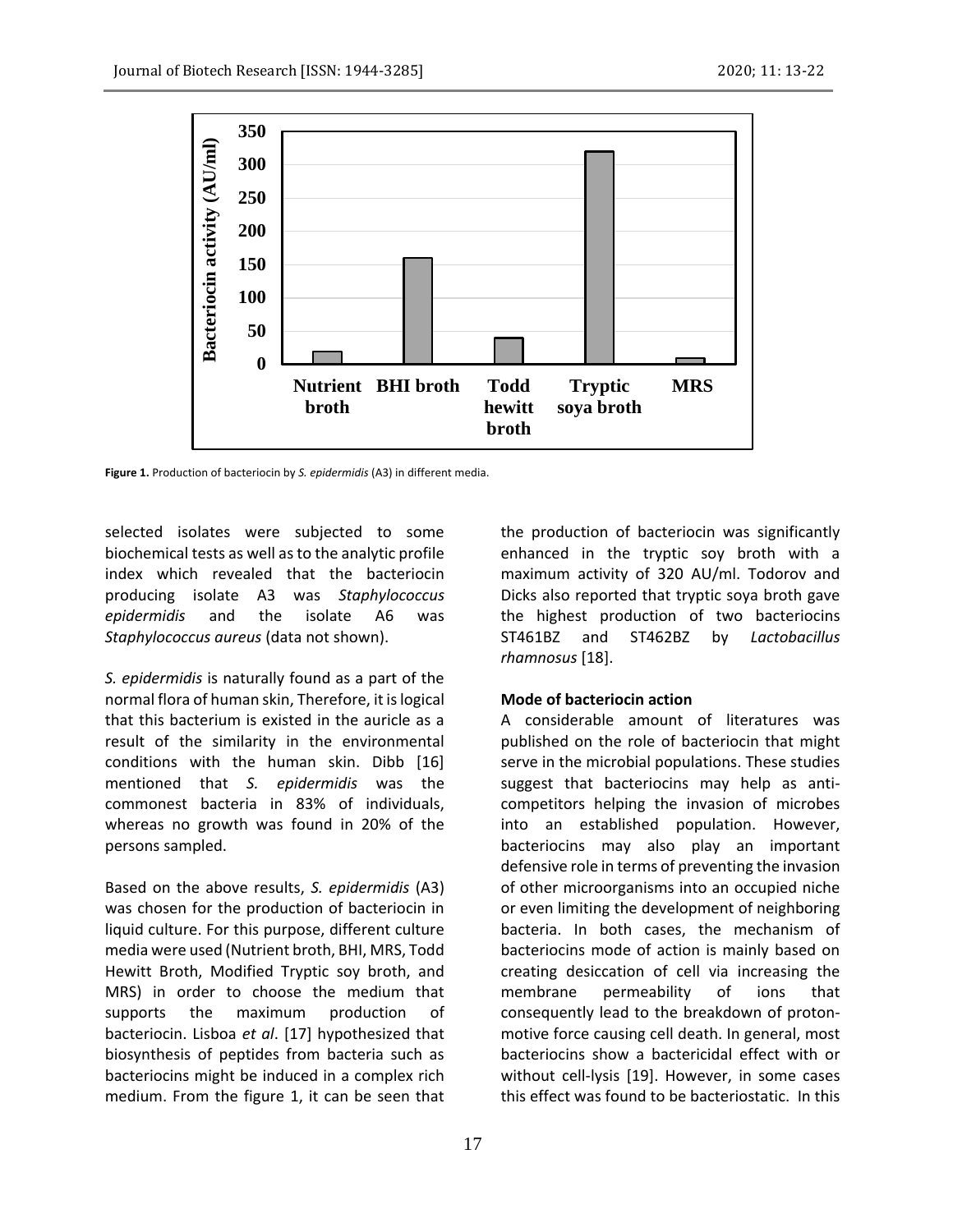

**Figure 2.** Mode of action of bacteriocin produced by *S. epidermidas* (A3) against *S. aureus* (A6).

work, the mode of action of bacteriocin produced by *S. epidermidis* (A3) was investigated using *S. aureus* (A6) as an indicator. The studied bacteriocin was first precipitated from the culture supernatant by saturation with different concentrations of ammonium sulfate. It was found that maximum bacteriocin precipitation was gained at an 80% saturation level, in which the bacteriocin activity was 640 AU/ml. The obtained bacteriocin was then used to investigate the mode of action. Based on results presented in figure 2, a rapid decrease was observed in the number of viable cells in the culture contained *S. aureus*(A6) with bacteriocin. The number of viable cells was decreased from  $4.5 \times 10^6$  cells/ml at the beginning of the experiment to approximately zero within 2 hours. Whereas, in the control tube, the growth of *S. aureus* (A6) was almost followed its normal trend. These results confirmed the bactericidal effect of the bacteriocin produced by *S. epidermidas* (A3) rather than bacteriostatic. Basically, the bactericidal mode of action leads to kill the bacterial pathogens, and therefore, it is possible to eradicate the main population of undesirable microorganisms [20].

## **The antimicrobial activity of** *S. epidermidas* **and its bacteriocin against ear pathogens**

Bacteria produce a variety of antimicrobial compounds which certainly improve their capability to compete against other microorganisms and inhibit their growth. Production of bacteriocin was usually used as an important criterion in the selection of suitable bacteria that can be utilized as a probiotic. So far, research has tended to focus on the role of bacteriocin-producing bacteria mainly in the digestive tract and their applications as probiotics. However, our knowledge and understanding are still very limited to explore a possible role that many bacteriocin-producing bacteria exist in the outer ear can play. In our study, the bacteriocin produced by *S. epidermidas* was tested against some clinical bacterial isolates collected from patients suffering from ear infections. In addition, the competitive behavior between *S. epidermidas* as a bacteriocin producer from the outer ear with ear pathogens was investigated using the agar plug diffusion method.

In this study, 12 clinical isolates of ear infections were used, which all are known as a common ear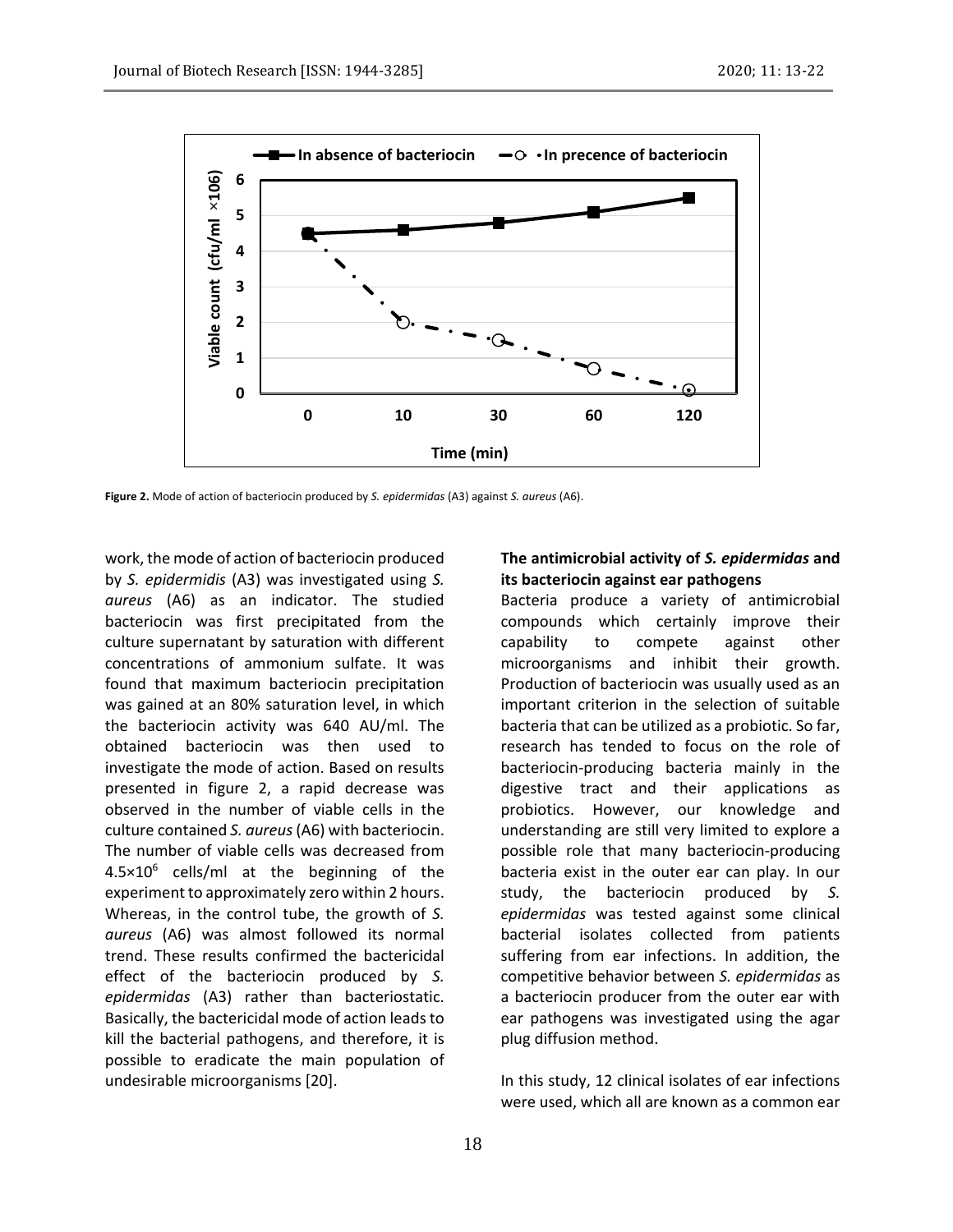| <b>Clinical isolate</b>      | Inhibition zone (mm) |                 |  |  |  |  |
|------------------------------|----------------------|-----------------|--|--|--|--|
|                              | <b>Bacteriocin</b>   | Agar plug assay |  |  |  |  |
| Streptococcus pyogenes (C1)  |                      |                 |  |  |  |  |
| Streptococcus sp (C2)        |                      |                 |  |  |  |  |
| Staphylococcus aureus (C3)   | $^{++}$              | $^{\rm ++}$     |  |  |  |  |
| Staphylococcus aureus (C4)   | T                    | ٠               |  |  |  |  |
| Staphylococcus aureus (C5)   |                      |                 |  |  |  |  |
| Klebsiella pneumonia (C6)    |                      |                 |  |  |  |  |
| $E.$ coli $(C7)$             |                      |                 |  |  |  |  |
| Proteus sp (C8)              |                      |                 |  |  |  |  |
| Pseudomonas aeruginosa (C9)  |                      | ÷               |  |  |  |  |
| Pseudmonas aeruginosa (C10)  | $^{++}$              | $^{\rm ++}$     |  |  |  |  |
| Pseudomonas aeruginosa (C11) |                      | $^{\mathrm{+}}$ |  |  |  |  |
| Pseudomonas aeruginosa (C12) |                      |                 |  |  |  |  |

**Table 3.** The antimicrobial activity of *S. epidermidas* (A3) (agar plug diffusion) and its bacteriocin (well diffusion method) against some otitis media pathogens.

 $+i \geq 10$  mm;  $+i$ : 10-20 mm;  $+i$  < 20 mm.

pathogenic bacterium. Ngo *et al*. [21] reported that *Streptococcus pneumoniae* is the predominant bacterial pathogen for the majority reports from acute otitis media patients. In addition, recent evidence suggested that 30-50% middle ear bacterial cultures in patients with chronic middle ear effusion involved *Streptococci*  [21]. However, the rates of bacterial pathogens were diverse in patients suffering from spontaneous perforation. The most frequent pathogens were *Streptococcus pyogenes*, *Haemophilus influenzae*, *Staphylococcus aureus*, and *Streptococcus pneumoniae* [22].

Table 3 shows the results obtained from the two methods, well diffusion and agar plug. It can be seen that bacteriocin produced by *S. epidermidas* (A3) exhibited significant activity against 7 out of 12 isolates with different sizes of inhibition zones. However, results of the agar plug method confirmed that the *S. epidermidas* (A3) cells had an antagonism capability against 9 ear pathogenic isolates which certainly reflect a competitive behavior for this isolate. In addition, the results presented in table 3 revealed that bacteriocin produced by *S. epidermidas* (A3) was effective against 3 out of 4 isolates of *P. aeruginosa*. One of the most common outer ear infections is acute diffuse otitis externa, which is

usually called swimmer's ear and the main bacterial causing agent is *P. aeruginosa*. This infection can be caused by swimming in contaminated water or even by bad ear cleaning [23]. Although *P. aeruginosa* may exist in the outer ear of healthy persons, it does not generally cause infection and hence is described as an opportunistic bacterium [24]. Though once these bacteria have the ability to get access to the outer ear, for example in case of earwax deficiency, it may be able to cause infection.

#### **Antagonism simulation in liquid culture**

In order to test the effect of interspecies interaction on bacteriocin production, mixed liquid cultures of *S. epidermidis* (A3) with living cells of the ear pathogenic bacteria were prepared. This investigation was performed against the same isolates that showed sensitivity against the bacteriocin produced by *S. epidermidis* (A3). The pathogenic isolates were added to *S. epidermidis* (A3) culture at an inoculum size of  $1\%$  ( $1\times10^6$  cells). In fact, the absent or the insufficient amount of bacteriocin production was observed in higher inoculum sizes (more than 2 %) of the added pathogens, and hence, it assumed that the pathogenic bacteria might overcome the growth of the *S. epidermidis* (A3) or even consumed some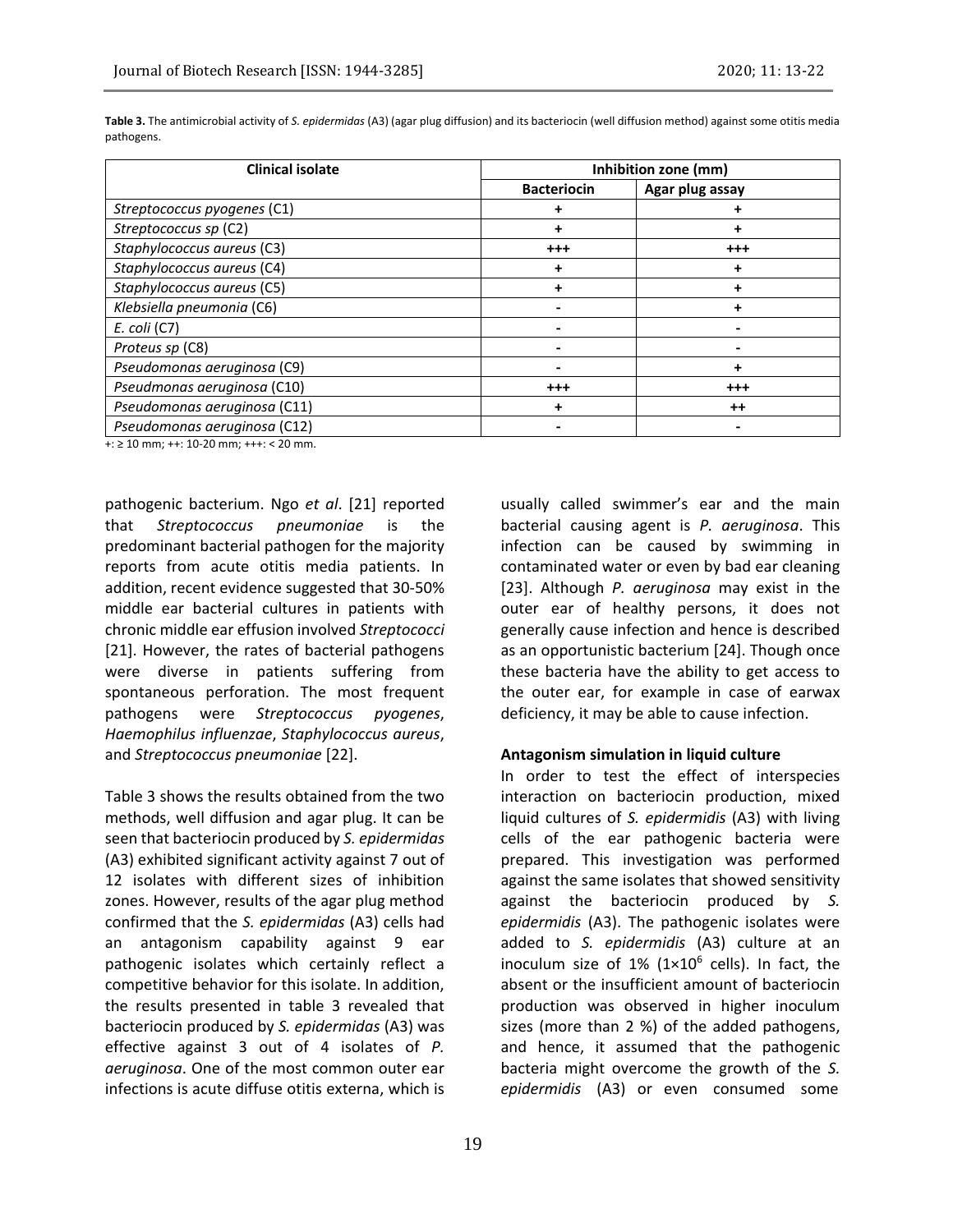| <b>Clinical isolate</b>                       | <b>Bacteriocin activity</b><br>(AU/ml) |  |  |  |
|-----------------------------------------------|----------------------------------------|--|--|--|
|                                               |                                        |  |  |  |
| Control (pure culture of S. epidermidis (A3)) | 160                                    |  |  |  |
| Streptococcus pyogenes (C1)                   | 320                                    |  |  |  |
| Streptococcus sp (C2)                         | 160                                    |  |  |  |
| Staphylococcus aureus (C3)                    | 320                                    |  |  |  |
| Staphylococcus aureus (C4)                    | 40                                     |  |  |  |

*Staphylococcus aureus* (C5) 160 *Pseudomonas aeruginosa* (C9) 160 metrosas aeruginosas et al. 160 metrosas et al. 160 metrosas et al. 160 metrosas et al. 160 metrosas et al. 160 metrosas et al. 160 metrosas et al. 160 metrosas et al. 160 metrosas et al. *Pseudomonas aeruginosa* (C10) 40 **Pseudomonas aeruginosa (C11)** 80

**Table 4.** Bacteriocin production by *S. epidermidis* (A3) in co-culture with some ear bacterial pathogens.

nutrients or precursors necessary in bacteriocin production. Table 4 shows the concentrations of bacteriocin in the presence of ear pathogens in the same culture compared with pure culture of *S. epidermidis* (A3) (control). Based on results, an increase in the production of bacteriocin than the control was observed in cultures supplemented with *Streptococcus pyogenes* (C1) and *Staphylococcus aureus* (C3). However, the cocultivation of *S. epidermidas* with *Staphylococcus aureus* (C4) and *Pseudmonas aeruginosa* (C10) showed a significant decrease in the amount of bacteriocin produced (40 AU/ml). No changes were observed in cultures supplemented with *Streptococcus sp* (C2), *Staphylococcus aureus* (C5), and *Pseudomonas aeruginosa* (C9) as bacteriocin production was similar to control.

Interspecies interactions and the presence of competing microorganisms have been reported as a critical environmental factor that affects bacteriocin production in several researches. It was mentioned that *Lactobacillus sp*, for example, could confer resistance against infection with enteric pathogens [25]. Likewise, the production of Lactacin B by *L. acidophilus* N2 was enhanced in the presence of the inducer *L. delbrueckii* ATCC 4797 strain [26]. In addition, Divercin by *Corynebacterium* AS7 was enhanced in the presence of the inducer *C. piscicola* NCDO 2765 strain [27]. Moreover, Rojo-Bezares *et al*. found that bacteriocin production was detected in liquid media only when *L. plantarum* J23 was co-cultivated with some inducing bacteria [28].

Abd and Luti [29] reported an increase in the production of bacteriocin from *Bacillus subtilis* NK16 due to interaction with live cells of *S. aureus*, *Bacillus sp*, *E. coli*, *Saccharomyces cerevisiae*, and also with *Aspergillus niger*. In their work, they obtained an 8-fold increase of bacteriocin in the culture supplemented with *S. aureus*. However, far too little attention has been paid to examine this phenomenon in *S. epidermidis* or in general the normal flora of human skin.

#### **Probiotic application of the natural microflora**

A large and growing body of literature has investigated the relationship between the natural microflora and the human body in order to explore the beneficial aspects that may be gained. In fact, researchers started to appreciate the importance of this relation seeking to exploit it in order to solve some challenges, in particular, the resistance of antibiotics [1]. The rapid increase and spread of antibiotics resistant pathogens have motivated scientists to consider unusual strategies for combating infections. Nowadays, several antibiotics that describe as broad-spectrum antibiotics are widely used to treat infections. Certainly, using such antibiotics can provide a fast recovery, but on the other hand, it may destroy the natural microbial ecosystem of normal flora in the human body. Furthermore, broad-spectrum antibiotics may, in turn, be the reason for developing the resistance in both pathogens and natural microflora. One of the solutions suggested to solve this problem is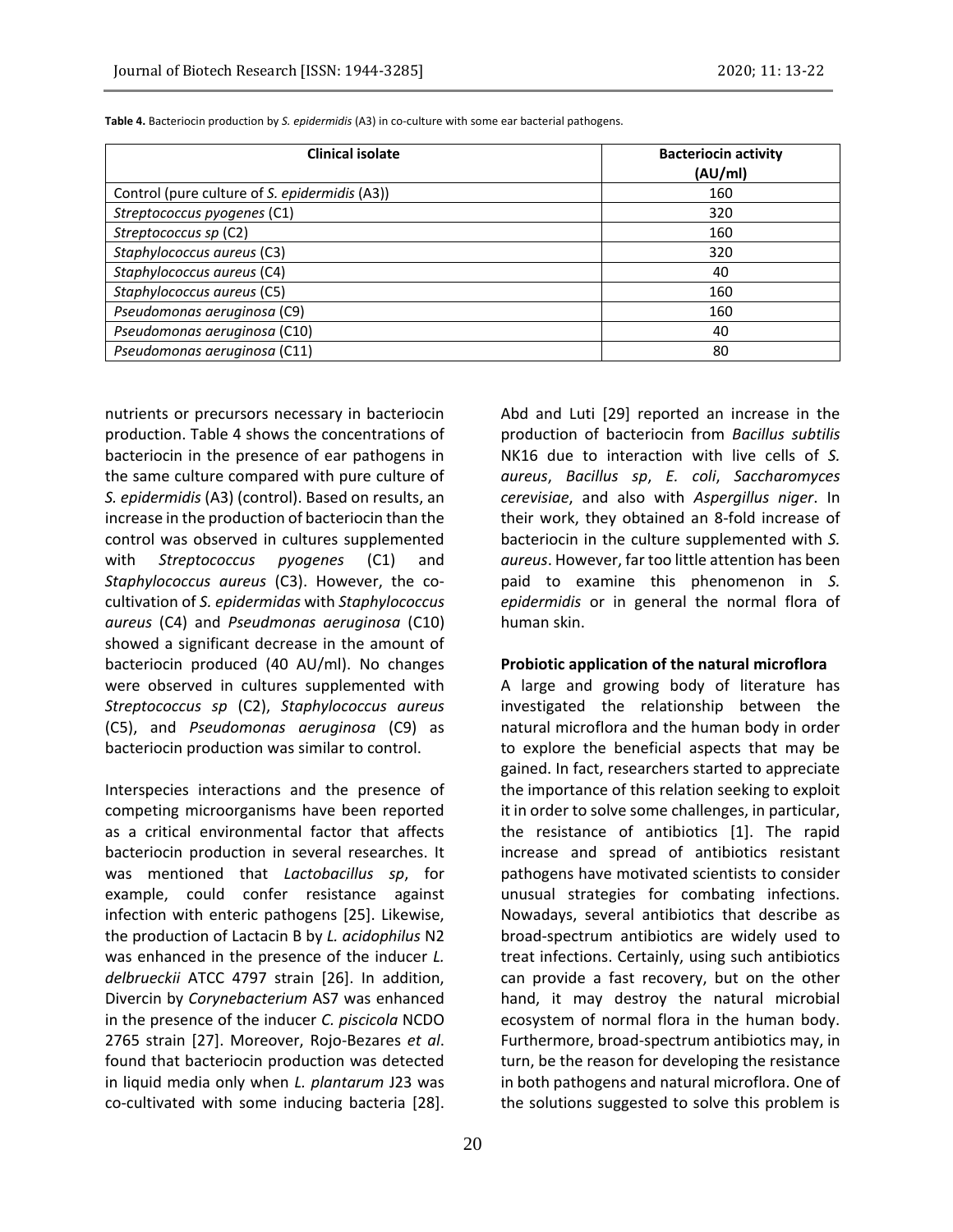involved in developing a more rational antimicrobial agent with narrow spectrum activity. Bacteriocin is considered as a designer drug due to its specific narrow spectrum activity that targeting a specific microbial pathogen. In addition, because of the variety of bacteriocins production by microorganisms, it becomes possible to find bacteriocin that actively against a particular pathogen.

In the human body, the existence of bacteriocinproducing bacteria has been shown to reduce the occurrence of different pathogenic bacteria. Therefore, there has been an increasing interest in applying bacteriocin-producing normal flora to treat or reduce some pathogens. In a previous report, an isolate of *Streptococcus salivarius* K12, which produced bacteriocin Salivaricins A and B, was used as a dietary supplement and as a throat guard spray in order to keep a healthy throat via preventing or reducing throat infections [30]. In an interesting study, Park *et al*. [31] used *S. epidermidis* to prevent the colonization of Methicillin-resistant *S. aureus* in the nose. They performed their work by using mice via nasal inoculation with cells suspension of *S. epidermidis* suggesting that resident bacteria play an important role in reducing the growth of *S. aureus*. The findings of this study suggested that this logic could be extended to involve the treatment of infections of ear. *S. epidermidis* is naturally present in the outer ear, and according to results obtained in this study, it has the ability to interfere effectively with the activity of some common ear pathogens such as *Streptococcus pneumonia*, *Staphylococcus aureus*, and *Pseudomonas aeruginosa*. In this way, *S. epidermidis* can be used to combat infections of outer ear by basically replacing the bacterial flora that may be found in the outer ear with such an active bacterium.

## **Conclusion**

For controlling microbial pathogens, bacteriocin may provide a great chance to deal with the challenging problem of multi-drug resistant

bacteria that obviously become a serious problem. Some of the normal flora exist in the outer ear can synthesize bacteriocins that can noticeably be occurred when tested against each other. In our study, *S. epidermidis* which is a common skin microflora showed an important inhibitory activity against different clinical ear pathogenic bacteria. Therefore, using *S. epidermidis* and/or its active bacteriocin as probiotics in ointment or emul gel, for example, may provide protection against outer ear infections. On the other hand, doctors have to be aware of beneficial properties of the microflora naturally found in the human body such as outer ear, and their treatment policies should concentrate on the control rather than the elimination of this bacterial microflora.

### **Acknowledgments**

The author would like to thank the staff of the laboratory of fermentation at the Department of Biotechnology, University of Baghdad for their help and support

#### **References**

- 1. Amara A, Shibl A. 2015. Role of Probiotics in health improvement, infection control and disease treatment and management. Saudi Pharma J. 23:107-114.
- 2. Dahl R, Mygind N. 1998. Anatomy, physiology and function of the nasal cavities in health and disease. In Adv Drug Deliv Rev. 5:3-12.
- 3. Schwaab M, Gurr A, Neumann A, Dazert S, Minovi A. 2011. Human antimicrobial proteins in ear wax. Eur J Clin Microbiol Infect Dis. 30:997-1004
- 4. Alvord L, Farmer B. 1997. Anatomy and orientation of the human external ear. J Am Acad Audiol. 8:383-390.
- 5. Brook I. 1981. Microbiological studies of the bacterial flora of the external auditory canal in children. Acta Otolaryngol. 91:285-287.
- 6. Nussinovitch M, Rimon A, Volovitz B, Raveh E, Prais D, Amir J. 2004. Cotton-tip applicators as a leading cause of otitis externa. Int J Pediatr Otorhinolaryngol. 68(4):433-435.
- 7. Margaret A, Riley R, John E, Wertz A. 2002. Bacteriocins: Evolution, Ecology, and Application. Annu. Rev. Microbiol. 56:117–137
- 8. Niers L, Martin R, Rijkers G, Sengers F, Timmerman H, van Uden N, Smidt H, Kimpen J, Hoekstra M. 2009. The effects of selected